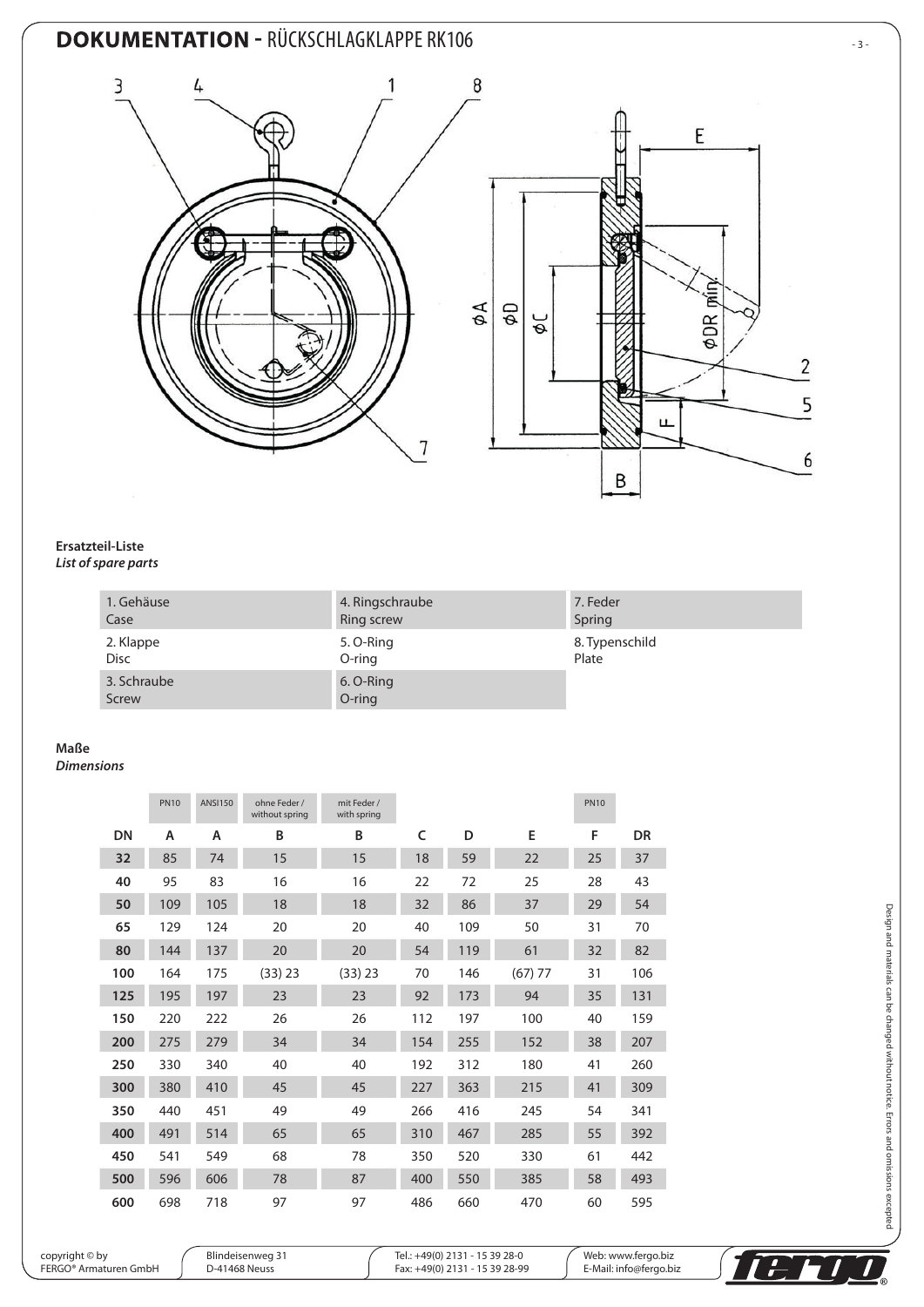# **DOKUMENTATION - RÜCKSCHLAGKLAPPE RK106**  $-4$



**Maße** *Dimensions*

|           |     |     |     | Rohranschluss /<br>conduit connection |             |     |    |                |
|-----------|-----|-----|-----|---------------------------------------|-------------|-----|----|----------------|
|           |     |     |     | PN <sub>6</sub>                       | <b>PN10</b> |     |    |                |
| <b>DN</b> | D   | Г   | da  | di                                    | di          | diA | ı  | D <sub>1</sub> |
| 32        | 80  | 65  | 40  | 35                                    | 32          | 37  | 30 | 50             |
| 40        | 90  | 68  | 50  | 43                                    | 41          | 43  | 30 | 61             |
| 50        | 105 | 74  | 63  | 54                                    | 51          | 54  | 30 | 77             |
| 65        | 125 | 78  | 75  | 66                                    | 61          | 70  | 30 | 91             |
| 80        | 140 | 87  | 90  | 79                                    | 73          | 82  | 35 | 109            |
| 100       | 160 | 102 | 110 | 97                                    | 90          | 160 | 35 | 132            |
|           |     | 90  | 125 | 110                                   | 102         |     |    |                |
| 125       | 190 | 125 | 140 | 124                                   | 114         | 130 | 47 | 166            |
| 150       | 215 | 150 | 160 | 141                                   | 130         | 158 | 52 | 189            |
|           |     | 130 | 180 | 158                                   | 147         |     |    |                |
| 200       | 270 | 200 | 200 | 177                                   | 163         | 206 | 55 | 249            |
|           |     | 180 | 225 | 199                                   | 184         |     | 56 |                |
| 250       | 325 | 225 | 250 | 221                                   | 204         | 259 | 63 | 293            |
|           |     | 200 | 280 | 248                                   | 229         |     |    |                |
| 300       | 375 | 255 | 315 | 280                                   | 257         | 308 | 66 | 337            |
| 350       | 435 | 285 | 355 | 314                                   | 390         | 341 | 71 | 375            |
| 400       | 486 | 325 | 400 | 354                                   | 327         | 392 | 78 | 429            |

copyright © by FERGO® Armaturen GmbH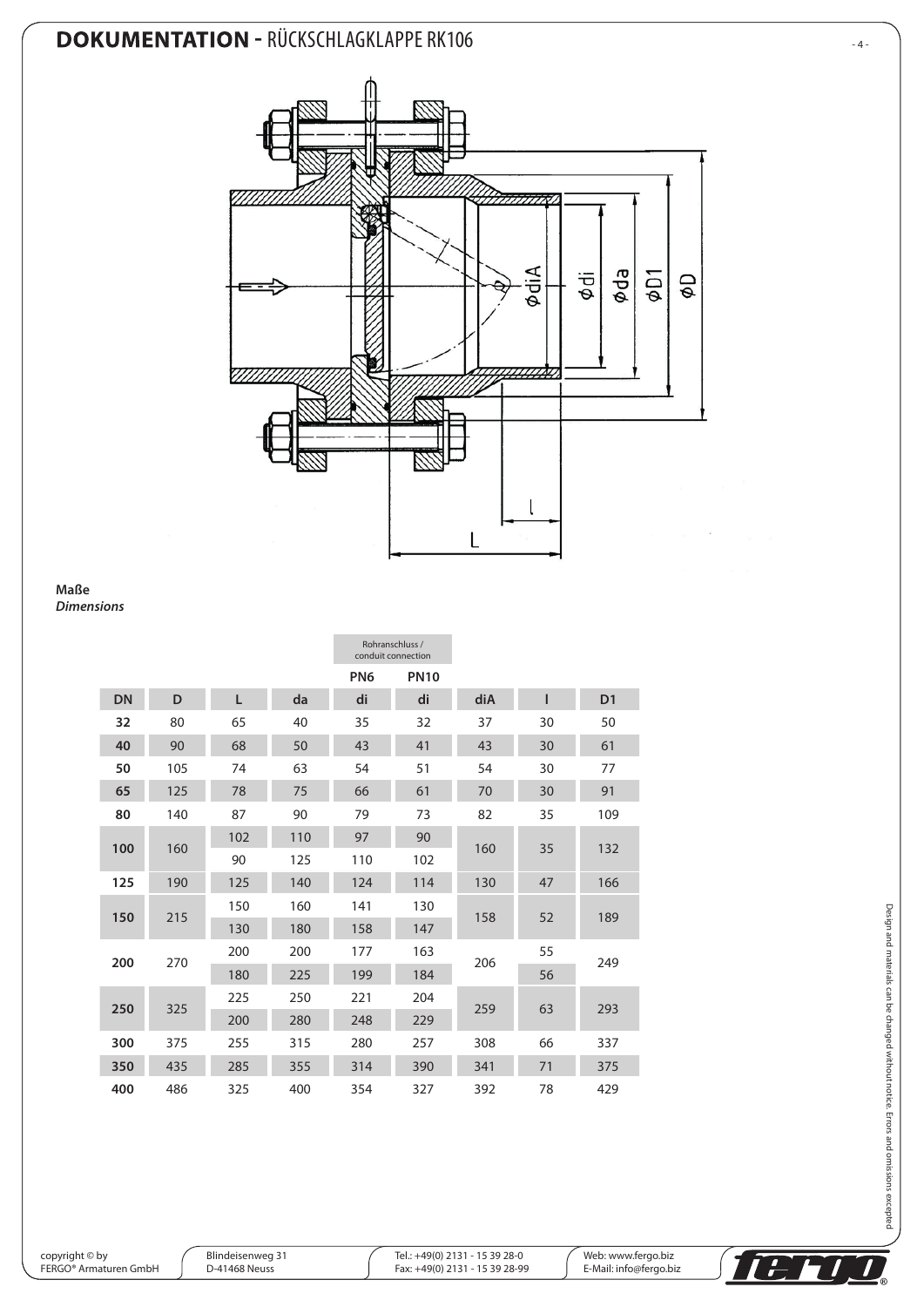# **DOKUMENTATION - RÜCKSCHLAGKLAPPE RK106** FOR THE SET ON THE SET OF SET ON THE SET OF SET OF SET OF SET OF SET OF SET OF SET OF SET OF SET OF SET OF SET OF SET OF SET OF SET OF SET OF SET OF SET OF SET OF SET OF SET OF SET

Werkstoffe *Materials*

| Gehäuse<br>Case                       | PVC-U, PP-H, PVDF            |
|---------------------------------------|------------------------------|
| <b>Klappe</b><br><b>Disc</b>          | PVC, PP, PVDF                |
| <b>Dichtungen</b><br><b>Seals</b>     | NBR, EPDM, FPM (Viton), PTFE |
| Rückstellfeder<br><b>Reset spring</b> | 1.4571, 2.4610 (Hastelloy)   |

Öffnungsdruck

*Opening pressure*

| <b>DN</b><br>[mm] | $K_v$ - value<br>$\mathrm{[m^3/h]}$ | Öffnungsdruck in [mbar] bei Durchflussrichtung<br>Opening pressure in [mbar] at flow direction |                |                |  |  |
|-------------------|-------------------------------------|------------------------------------------------------------------------------------------------|----------------|----------------|--|--|
|                   |                                     |                                                                                                |                |                |  |  |
|                   |                                     | <b>PVC</b>                                                                                     | PP             | <b>PVDF</b>    |  |  |
| 32                | 16,2                                | 1                                                                                              | 1              | $\overline{2}$ |  |  |
| 40                | 22,2                                | 1                                                                                              | 1              | $\overline{2}$ |  |  |
| 50                | 54                                  | $\overline{2}$                                                                                 | 1              | $\overline{2}$ |  |  |
| 65                | 75                                  | $\overline{2}$                                                                                 | $\mathbf{1}$   | $\overline{2}$ |  |  |
| 80                | 112                                 | $\overline{2}$                                                                                 | 1              | $\overline{2}$ |  |  |
| 100               | 172                                 | $\overline{2}$                                                                                 | $\mathbf{1}$   | $\overline{2}$ |  |  |
| 125               | 342                                 | $\overline{2}$                                                                                 | 1              | $\overline{2}$ |  |  |
| 150               | 490                                 | $\overline{2}$                                                                                 | 1              | 3              |  |  |
| 200               | 1.128                               | $\overline{2}$                                                                                 | $\overline{2}$ | 3              |  |  |
| 250               | 1.500                               | 3                                                                                              | $\overline{2}$ | 3              |  |  |
| 300               | 2.290                               | 3                                                                                              | $\overline{2}$ | 3              |  |  |
| 350               | 2.890                               | 3                                                                                              | 3              | $\overline{4}$ |  |  |
| 400               | 3.700                               | $\overline{4}$                                                                                 | 3              | 4              |  |  |
| 500               | 6.450                               | $\overline{4}$                                                                                 | $\overline{4}$ | $\overline{4}$ |  |  |

Der Öffnungsdruck mit Feder liegt um ca. 20 mbar höher. *The opening pressure with spring is round about 20 mbar higher.*

### **Dichtheit**

#### *Tightness*

Für die Dichtheit der Rückschlagklappe ist ein Gegendruck von mindestens 0,3 bar notwendig. *A minimum back pressure of 0,3 bar is required to keep the swing check valves tight.*